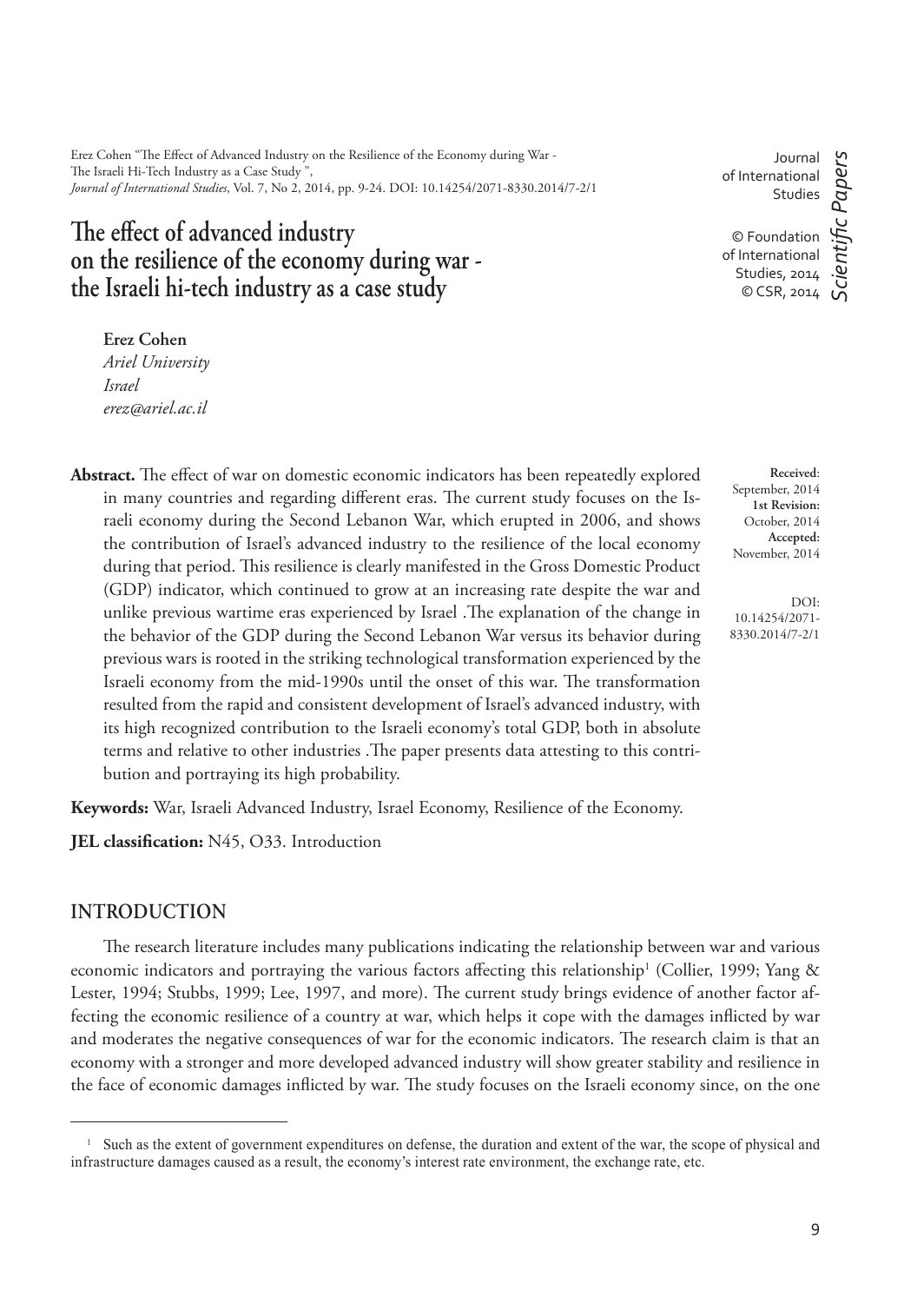hand, Israel has been involved in a relatively large number of wars and security crises, and on the other, it has a particularly developed advanced industry.

The academic literature includes many dated and more recent studies examining the effects of war on the local economy throughout history. Some have examined this effect in ancient Greece (Rawlings, 2007), some the effect of World War II on the economy of Germany (Kaldor, 1946, Overy, 1994), and others the effect of past wars on other strong economies worldwide, such as Britain (Hancock, 1949), Japan (Bloch, 1941; Pauer, 2002), and others.

Some have claimed that war has a direct and immediate harmful effect on domestic economic indicators, since the belligerence paralyzes or at least moderates overall consumer activity (as citizens are in a state of anxiety and stress and are not eager to visit shopping centers and entertainment complexes). The diminishing of consumer activity has a direct effect on production in the economy and leads to its reduction. The decrease in the economy's production has a moderating effect on foreign trade and reduces domestic exports. Moreover, an economy at war is less attractive to foreign investors and therefore foreign investments decrease. Circumstances involving lower indicators of private consumption, export, and foreign investment might naturally lead to a drop in the Gross Domestic Product (GDP) composed of these indicators. One study that makes this claim is that conducted by Collier (1999), examining the effect of civil war on the economy. In this article, the author suggests simple theoretical frameworks for exploring the effects of war on the local economy, examined in times of war and subsequently. In his conclusion, the author states that war in general, and civil war in particular, is a destructive phenomenon with a negative effect on the level and composition of economic activity and that it is particularly damaging for the country's capital stock. This as a result of the devastation inflicted, investors' unwillingness to invest in a country immersed in a security crisis, and due to capital \ ight.

In contrast, others claim that war appears to be associated with extensive military spending, leads to a rise in public expenditures (a GDP indicator), and offsets the drop in the other GDP indicators, thus creating a positive effect on the country's total GDP. These studies are supported by the economic data of countries at the time they were involved in wars and subsequently, clearly indicating the positive effect of the conflict and fighting period on the economic indicators of these countries and mainly on the GDP and unemployment indicators (Yang & Lester, 1994). A good example of this is the jump in the US GDP during 1941-1945 (World War II), the most significant increase in this index in such a short period in the entire economic history of the United States. Moreover, the sharp drop in the US unemployment rate<sup>2</sup> upon the conclusion of World War II in 1945 strengthens this conviction of the positive implications of the war for this index. Another study (Stubbs, 1999), which also indicates the positive effect of war on the country's economy, portrays the existing association between wars and the massive capital infusion by foreign countries and private investors upon their conclusion, contributing to the country's economic development. This contrast, as presented in the studies cited above, stresses the conflict between the positive and negative effects of war on the country's economy.

In this context, the report of the Institute for Economics and Peace<sup>3</sup> (2011), which provides details of the positive and negative effects of five wars and states of conflict on US economic indicators over a period of some 70 years,<sup>4</sup> is noteworthy. On one hand, these five wars<sup>5</sup> led to an increase in government military

<sup>&</sup>lt;sup>2</sup> In 1945 the US unemployment rate was only 1.9%.

<sup>&</sup>lt;sup>3</sup> The Institute for Economics & Peace (IEP) has offices in Sydney, New York, and Washington, D.C. It works with a wide range of partners internationally and collaborates with intergovernmental organizations on measuring and communicating the economic value of peace.

<sup>&</sup>lt;sup>4</sup> From the beginning of World War II in 1941 until the years of conflict in Afghanistan and Iraq during 2005-2013.

<sup>&</sup>lt;sup>5</sup> World War II, the Korea War, the Vietnam War, the Cold War, and the Wars in Afghanistan and in Iraq.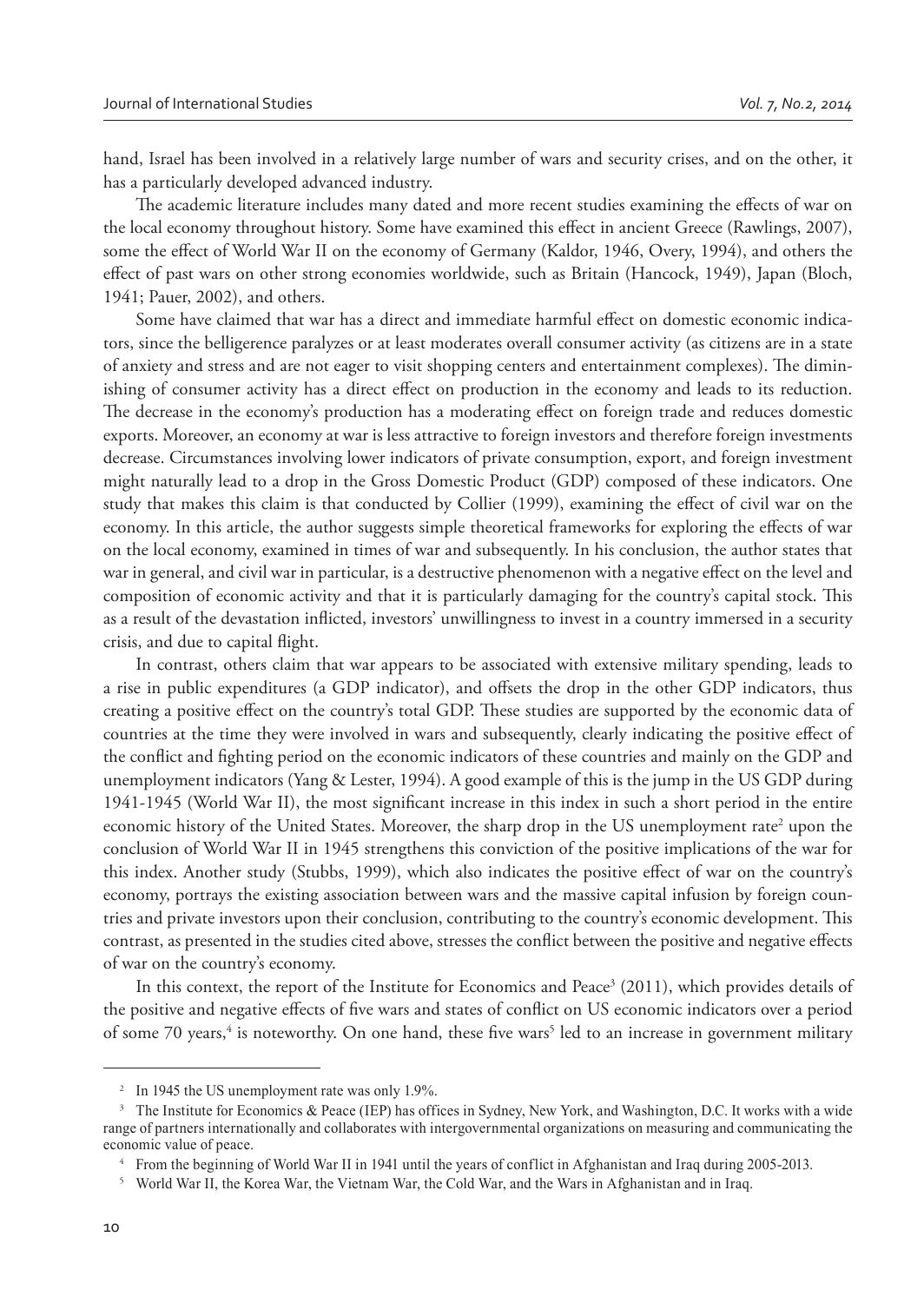Erez Cohen

spending. This policy of increasing government expenditures in times of war has positive effects on the economy as it constitutes an important source leading to increased demands and employment within the economy and has a real effect on the development of new technologies and the generation of new industries. Moreover, even if this expenditure is covered by progressive taxes, it contributes to increased efficiency of the distribution of revenues in the economy. On the other hand, such unplanned increased government expenditures have negative effects as well, as evident in the US economy during the period from World War II until the end of the first decade of the 2000s. Government military spending led to a significant increase in the US deficit during World War II from 1941-1945 (Lee, 1997), during the Cold War against the Soviet Union from the late 1970s to the mid-1980s (Higgs, 2006), and also during the years of fighting in Afghanistan and Iraq throughout 2003-2010 (Baker, 2007; Stiglitz & Blimes, 2011).

In contrast, government military spending during the Korea War was compensated for by tax hikes and by an increased tax burden on citizens (Ohanian, 1997), while during the Vietnam War, increased military spending was manifested in a rise in inflation pressures within the American economy (Riddell, 1970). Thus, the claim that increased military spending is good for the economy is not necessarily true in most standard economic models.

Baker's study attempts to portray a real evaluation of the economic effect of increased military spending on the US economy during the wars in Iraq and Afghanistan (Baker, 2007). The research findings, published by the Center for Economic and Policy Research (CEPR),<sup>6</sup> contend that the increase in military spending has a positive effect on two primary economic indicators: the real GDP and the employment market. The main novelty of the current study, however, is its statement that the positive effect of increased military spending on these two economic indicators lasts for only 5 years, whereupon they show a real drop (compared to a parallel model of the same rate of increased government expenditures<sup>7</sup> for other needs). Then again, the research findings show that increased military spending has an immediate negative effect on other economic indicators such as industrial production, export, and others.<sup>8</sup> In addition to these studies, Edelstein's treatise, which presents details of the direct and indirect costs of war for the US economy in the twentieth century, is also noteworthy (Edelstein, 2000). In addition to the studies cited, which focus on the US economy, many other studies explore the effect of wars on various European economies and reach the same unequivocal conclusion regarding the ambivalent association between increased government military spending and the various economic indicators (Warren, 1940; Bosken & Lawrence, 1990; Castles, 1999). Hence, the research literature seems to encompass many publications on the effect of war on the economy, but nonetheless it is still not possible to unequivocally determine the direction of the effect, its strength, and the time range of this impact on the economic indicators.

## **ECONOMY AND WAR - THE CASE OF ISRAEL**

The current study focuses on the economy of Israel, a country with relatively frequent states of conflict and fighting compared to others. Many studies have explored the Israeli economy in general and the effect of the country's wars in particular on the local economy and industry (Bard, 2007; Ben-Bassat, 2002; Lebrecht, 2003; Karsh, 2002; Neuman & Shenhav, 1977, and others). Some indicated a clear association between the state of war and several tendencies of the local economy, such as increased government military spending,<sup>9</sup>

<sup>&</sup>lt;sup>6</sup> Center for Economic and Policy Research.

<sup>&</sup>lt;sup>7</sup> About 1% of the GDP.

 $8$  See: Baker (2007), Table 1, p. 6.

Sometimes manifested in increasing the deficit, tax hikes, and increased rates of inflation.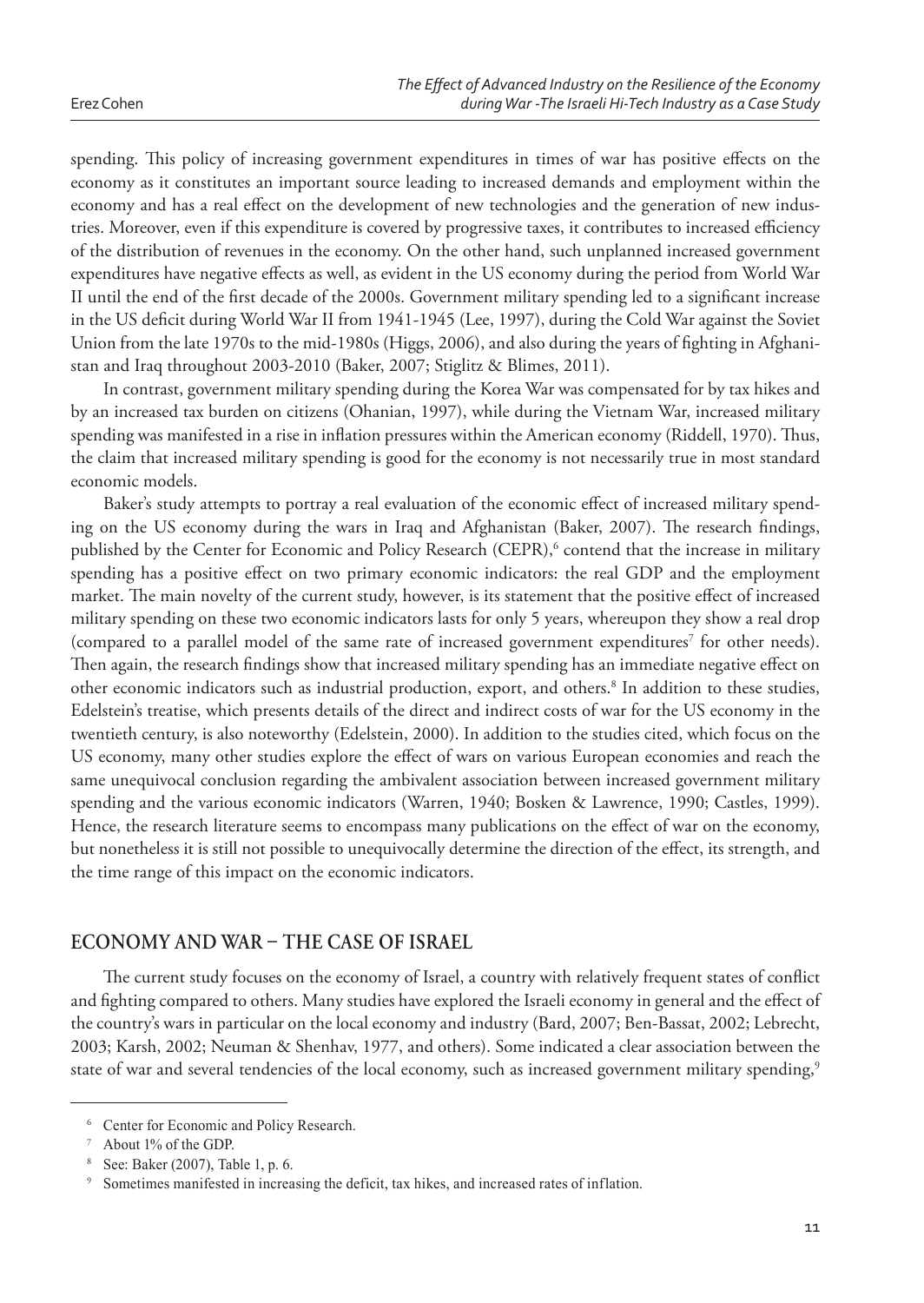the state's diminished revenues,<sup>10</sup> damages to the tourism industry, and drops in the local stock market. This part of the article shall begin with an examination of the effect of war on the GDP and unemployment indicators in the Israeli economy, as follows:

The Six Day War broke out in 1967 after a year of deep economic recession in Israel. The total GDP was already in decline as early as  $1966$ ,<sup>11</sup> with a significant rise in unemployment rates.<sup>12</sup> As a result, increased public expenditures during the war, which demanded massive military recruitment of workers, did not cost the Israeli economy a thing, as it was not necessary to divert production factors (workers) from other industries to those required by an economy at war and, in actual fact, only those who if not for the war would have remained unemployed were used for defense purposes. The general military recruitment undertaken for purposes of the war did indeed disrupt some manufacturing industries, which were compelled to manage with depleted human resources, however this cost was fairly low. In conclusion, the Six Day War ultimately contributed to the Israeli economy and helped extricate it from the worsening recession in the year prior to the war. The war resulted in an immediate rise in local demand for goods and services, assisted by the large available supply of manufacturing factors who were unemployed during the recession that preceded the war, leading to considerable diminishing of unemployment rates. This statement is not true, however, of the other wars encountered by the Israeli economy, as in these wars employment was at normal levels and therefore the utilization of manufacturing factors for the war effort demanded of the economy significant concessions in various production industries, with an immediate detrimental effect on the total GDP and no real contribution to employment. Moreover, due to Israel's considerable victory in the Six Day War the Israeli public was left with a clear sense of euphoria and optimism, manifested in increased private consumption and investments and leading to rapid growth of the Israeli GDP by the end of the decade, but this did not happen after the other wars. Figures 1 and 2 below present the changes in the GDP and in unemployment indicators within the Israeli economy from 1960 to 2013.

Throughout this lengthy period, Israeli society and the Israeli economy experienced many security conflicts, however only several of these were designated "wars" and most were considered "military operations". Here we must distinguish between the terms "war" and "military operation", as the definition of a short (such as the Six Day War) or lengthy (such as the First Lebanon War) military operation as a "war" has direct implications for the government's budget, since a war requires extensive compensation of all citizens harmed by the military activities, whether directly or indirectly, and defining an operation as a "war" also means that the government must take immediate action to adjust and change its budget accordingly. The following analysis shall refer only to those periods of fighting defined by the State of Israel as wars and not to the military operations undertaken by Israel during the period under investigation.

The research methodology based on analyzing the Israeli economy indices during the wars periods has been examined in this research , such as presented in the following figures.

 Figure 1 below presents, as stated, the changes in the total GDP of the Israeli economy during the different war periods in Israel from the 1960s to the present. During this period the State of Israel was involved in five wars, as follows: In (June) 1967 the Six Day War,<sup>13</sup> in (April) 1969 until (August) 1970 a separate campaign known as the War of Attrition, and in (October) 1973 the Yom Kippur War. The First Lebanon War began twenty years after the Yom Kippur War, in June 1982 (and continued for about three years until

<sup>&</sup>lt;sup>10</sup> Deriving mainly from the drop in taxes collected as a result of economic paralysis.

<sup>&</sup>lt;sup>11</sup> In 1966 the product decreased by 0.1%, after a growth of 9.1% in 1965.

<sup>&</sup>lt;sup>12</sup> In 1965 the unemployment rate was only 3.6%, however in 1966 and 1967 the unemployment rate rose to 7.4% and 10.4% (respectively).

<sup>&</sup>lt;sup>13</sup> This war was indeed a short war but it was very significant for Israeli society in many respects.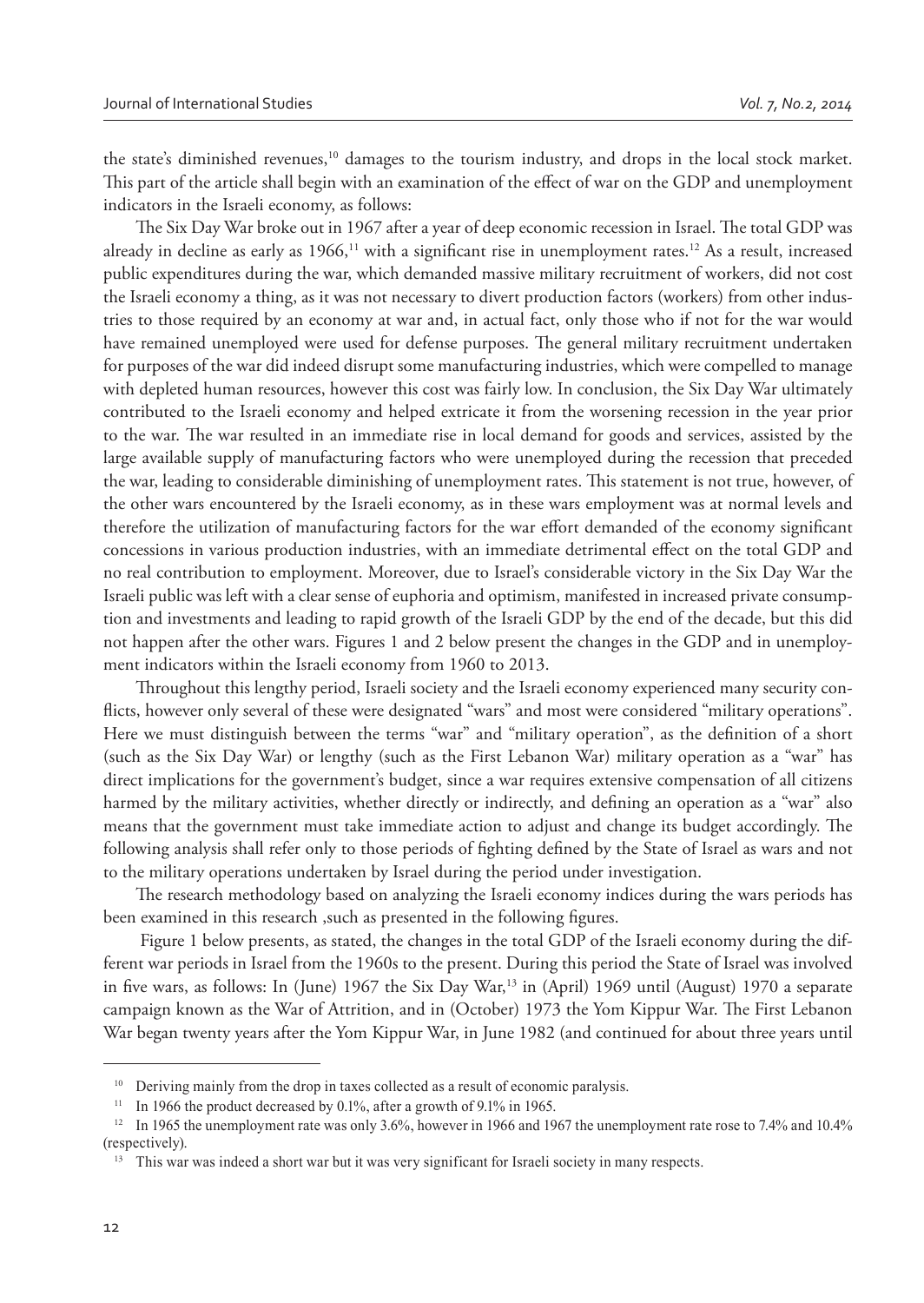Erez Cohen

June 1985) and the Second Lebanon War, the last war included in the current analysis, began in July 2006 and lasted about a month and a half. As stated, Figure 1 presents the changes in Israel's total GDP from 1960 to 2003.



**Figure 1: Israel's total GDP during the years 1960-2013 (annual %)<sup>14</sup>**

The data in Figure 1 mostly confirms the immediate negative effect of war on the total GDP in times of war, as in three of the five war periods surveyed (the War of Attrition,<sup>15</sup> the Yom Kippur War,<sup>16</sup> and the First Lebanon War<sup>17</sup>) GDP growth was relatively moderate compared to previous years. In contrast, the drop in GDP growth during the Six Day War (in 1967) commenced, as stated, as early as one year before the war began (reaching a slight decline),<sup>18</sup> while the Second Lebanon War (in 2006) had a negligible effect on the Israeli economy (Gabbay, 2009) and the GDP continued to grow at an increased rate even during the war itself.<sup>19</sup> The explanation for the improvement in GDP growth indicators during the Six Day War in 1967 was presented above and will not be repeated, while the explanation for GDP growth in 2006, during the Second Lebanon War, shall be presented below, supporting the basic claim of the current document.

In addition to the immediate negative effect of the war on the GDP, the data in Figure 1 above also indicates another contrasting and not less interesting trend, i.e., the prominent increase (sometimes even jump) in GDP growth in the years immediately following the war's conclusion. This trend was evident in all five war periods examined in Figure 1, with the most conspicuous being the years subsequent to the Six Day War<sup>20</sup> and the War of Attrition.<sup>21</sup> This arouses, once again, the question of the war's real effect on the

Source: Central Bureau of Statistics, Israel.

<sup>&</sup>lt;sup>15</sup> In 1968, the year before the War of Attrition, the gross domestic product grew at a rate of 16.24%, while in the years of the war, 1969 and 1970, the product grew at a more moderate rate of 13.56% and 7.3% (respectively).

<sup>&</sup>lt;sup>16</sup> In 1972, the year before the Yom Kippur War, the GDP grew at a rate of 13.66% while in the year of the war, 1973, the GDP growth was only 3.4%.

<sup>&</sup>lt;sup>17</sup> In 1981, the year before the Second Lebanon War, the GDP grew at a rate of 5.15%, while during the years of the war, 1982-1984, the GDP grew at a moderate rate of 1.8%, 3.5%, and 0.9% (respectively).

<sup>&</sup>lt;sup>18</sup> In 1966, the year before the Six Day War, the GDP showed no growth and even diminished slightly  $(-0.08\%)$ , while in the year of the war, 1967, it began to grow at a moderate pace  $(3\%)$ .

<sup>&</sup>lt;sup>19</sup> In the year of the Second Lebanon War (2006) the GDP grew at a rate of 5.6%. This is slightly higher than the GDP growth in the year before the war  $(4.94\%)$ .

<sup>&</sup>lt;sup>20</sup> In 1968, the year after the Six Day War, the GDP increased by a sharp rate of 16.24%!

<sup>&</sup>lt;sup>21</sup> In 1971, the year after the War of Attrition, the GDP jumped by a sharp rate of 11.22!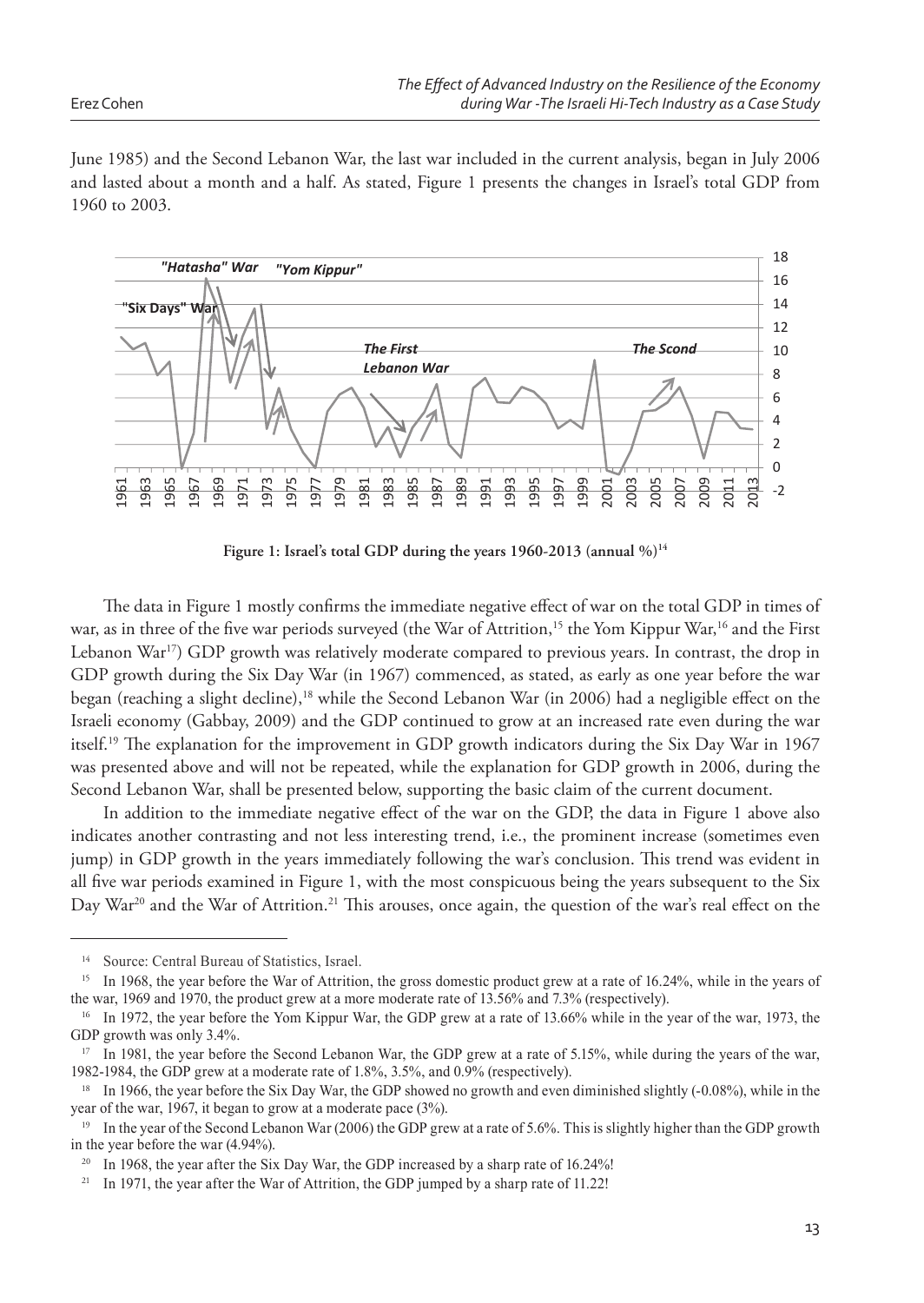economy's growth. This since the immediate drop in the GDP indicator during the war was completely obliterated in the post-war years when the economy experienced rapid and renewed growth for a period of normally more than one year, offsetting the economy's losses accruing to the war. This question as to the effect of the war on the economic indicators is enhanced in view of changes in the Israeli employment market during these periods, as presented in Figure 2.



**Figure 2: Total unemployment index of the Israeli economy during the years 1960-2013<sup>22</sup>**

The data in Figure 2 shows that during most of Israel's wars the unemployment rate diminished, and in fact from the Six Day War (1967) to the Yom Kippur War (1973) unemployment in Israel dropped consistently from  $10.4\%$  in  $1967$  to a minimal rate of only  $2.6\%$  in  $1973$ . This shows that the three wars experienced by Israeli society in this short period positively contributed to or at least had no negative effect on Israel's total unemployment rate. In contrast to this clear trend, during the First Lebanon War (1982- 1985) no apparent inclination was evident in this index, as Israel's rate of unemployment showed moderate fluctuations,<sup>23</sup> while during the Second Lebanon War (2006) the drop in unemployment<sup>24</sup> that had begun several years earlier continued. Similar to the explanation of GDP data, this trend of improvement in the unemployment index during the Second Lebanon War will also be explained further on in this document in support of its thesis.

Hence, it seems that the data concerning the Israeli economy during the period studied, as presented so far, provides answers as to the effects of the war on two of the economic indicators examined. The data in Figure 1 attests to a drop in the GDP immediately preceding the war and a rise in the GDP in the post-war years, while Figure 2 indicates a general trend consisting of a diminished unemployment rate, or at least no increase, during the war years. This indeed does not prove a positive causal relationship between wars and

<sup>&</sup>lt;sup>22</sup> Table No. 12.1: Labor Force Surveys. Source: Central Bureau of Statistics, Israel.

<sup>&</sup>lt;sup>23</sup> In 1982, when the war broke out, the unemployment rate was 5%, in 1983 it diminished slightly and reached 4.5%, and in 1984 it rose to 5.9%.

<sup>&</sup>lt;sup>24</sup> The drop in unemployment began as early as 2003 (10.7%), with lower unemployment rates in 2004 and 2005 (10.4% and 9%, respectively), and in 2006 (Second Lebanon War) the rates continued to drop (8.4%), with this trend continuing for another two years in 2007 and 2008 (7.3% and  $6.1\%$ , respectively).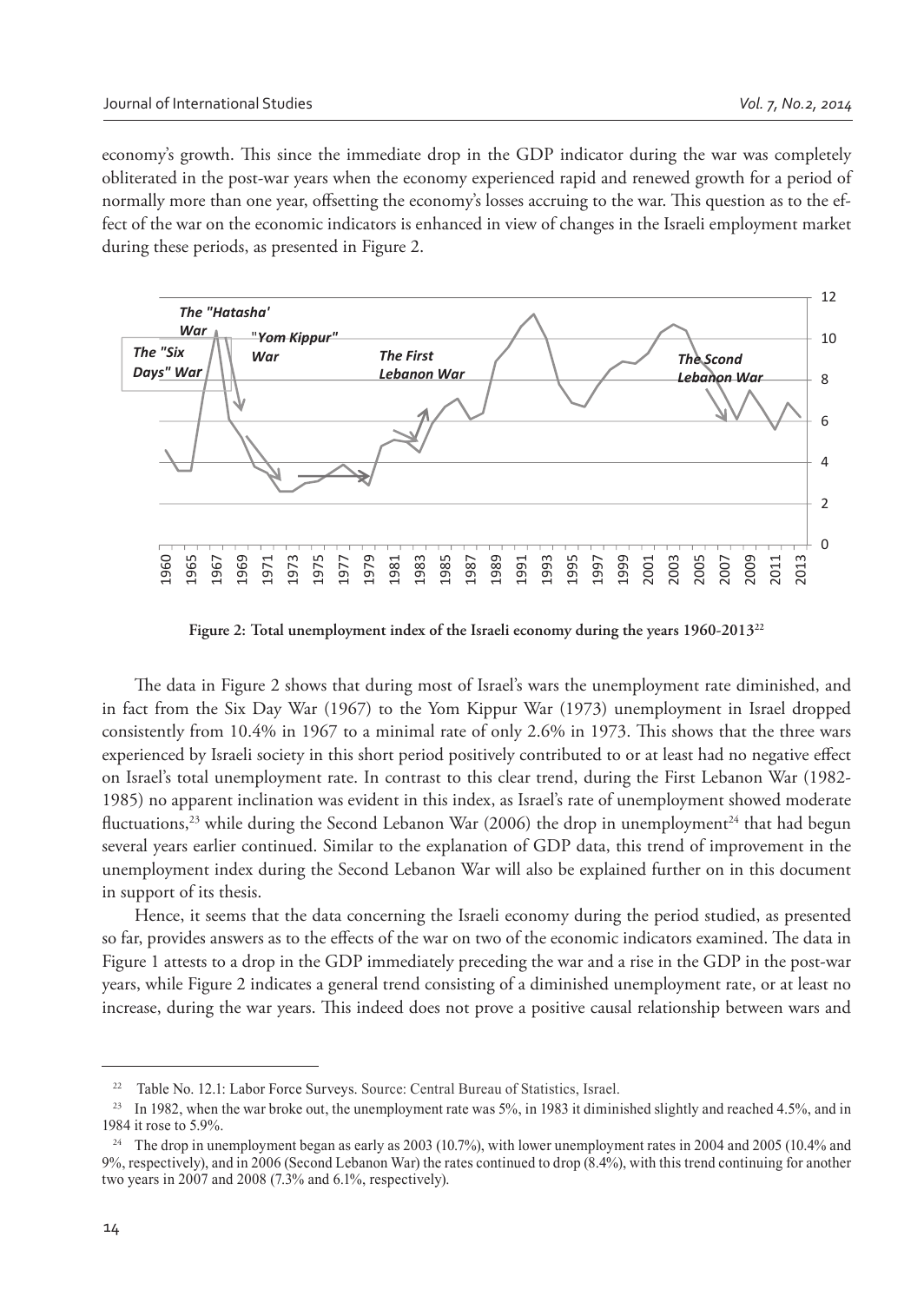increased GDP or an improvement in the rate of employment, however it serves to refute claims of the alleged negative effect of wars on these important indicators.

Despite the possible interest aroused by this data, it does not seem to constitute any real novelty or to expand current knowledge and claims on the effect of wars on economic indicators (GDP and unemployment). Thus, the novelty of the current study is in identifying an intervening factor in the relationship between wars and domestic economic indicators. The study assumes that Israel's advanced industry (i.e., its hi-tech industry) constitutes an intervening variable affecting the direction and strength of the association between wars and Israel's GDP and unemployment indicators. This premise, to be detailed below, attributes a critical role to Israel's advanced industry that emerged in the 1990s, in moderating the effect of wars on the GDP and unemployment indicators.

## **THE IMPACT OF ISRAEL'S ADVANCED INDUSTRY ON DOMESTIC ECONOMIC GROWTH**

As stated, the State of Israeli is coping with security instability and with a continuous conflict with its neighbors, however its strength and ability to survive in this intimidating reality depends not only on its military might rather possibly also on its economic forces, deriving from the quality of its citizens' human capital as manifested in the development of advanced industry.

The thesis of the current study claims, as stated, that advanced industry has a considerable effect on the resilience and stability of the local economy in times of war. This claim (to be justified below) is based on the belief that advanced industry has a positive effect on domestic economic indicators in times of peace and routine as well. These claims obviously require explanation and supporting evidence, which will be provided forthwith:

Israel's advanced industry has been subjected to productive research, examining its rapid development and its endurance in face of external stressors such as the global financial crises of the 2000s. Since the late 1980s, the Israeli hi-tech industry has shown unprecedented growth. The Information and Communication Technology (ICT) sector in particular has exhibited innovative qualities and attained a leading position worldwide. In spite of its small size, Israel is considered a global leader in this industry. Various studies have attempted to analyze the story of the Israeli hi-tech industry and its trajectory to success. Most of them have focused on the processes and conditions that led to an agglomeration of resources and infrastructure and the formation of a unique hi-tech sector (Avnimelech & Teubal, 2004; Breznitz, 2006; De Fontenay & Carmel, 2001; Bard, 2007). Others reveal the environmental and organizational processes and the critical paths that underline the evolution, structure, and comparative advantage of Israel's hi-tech industry (Senor & Singler, 2012).

This paper supports the claim of the crucial role of Israel's hi-tech industry in its economy (particularly in times of war). This industry is one of the backbones of the Israeli economy and it is considered one of the main contributors to the growth of the economy, employment, and GDP, constituting a primary source of foreign currency and government revenue from taxes. The Israeli hi-tech industry is global by nature<sup>25</sup> and therefore its contribution to Israel's total exports is very significant, providing a major boost to the country's economic expansion (Cohen, 2009).

The Israeli hi-tech industry is considered a very advanced industry, both in absolute terms and compared to other industries in the Israeli economy. This industry is at the forefront of global technological

<sup>&</sup>lt;sup>25</sup> Since a large part of its products are characterized by innovative information, enabling the development of advanced products and quality services, and are very easily transferred between countries.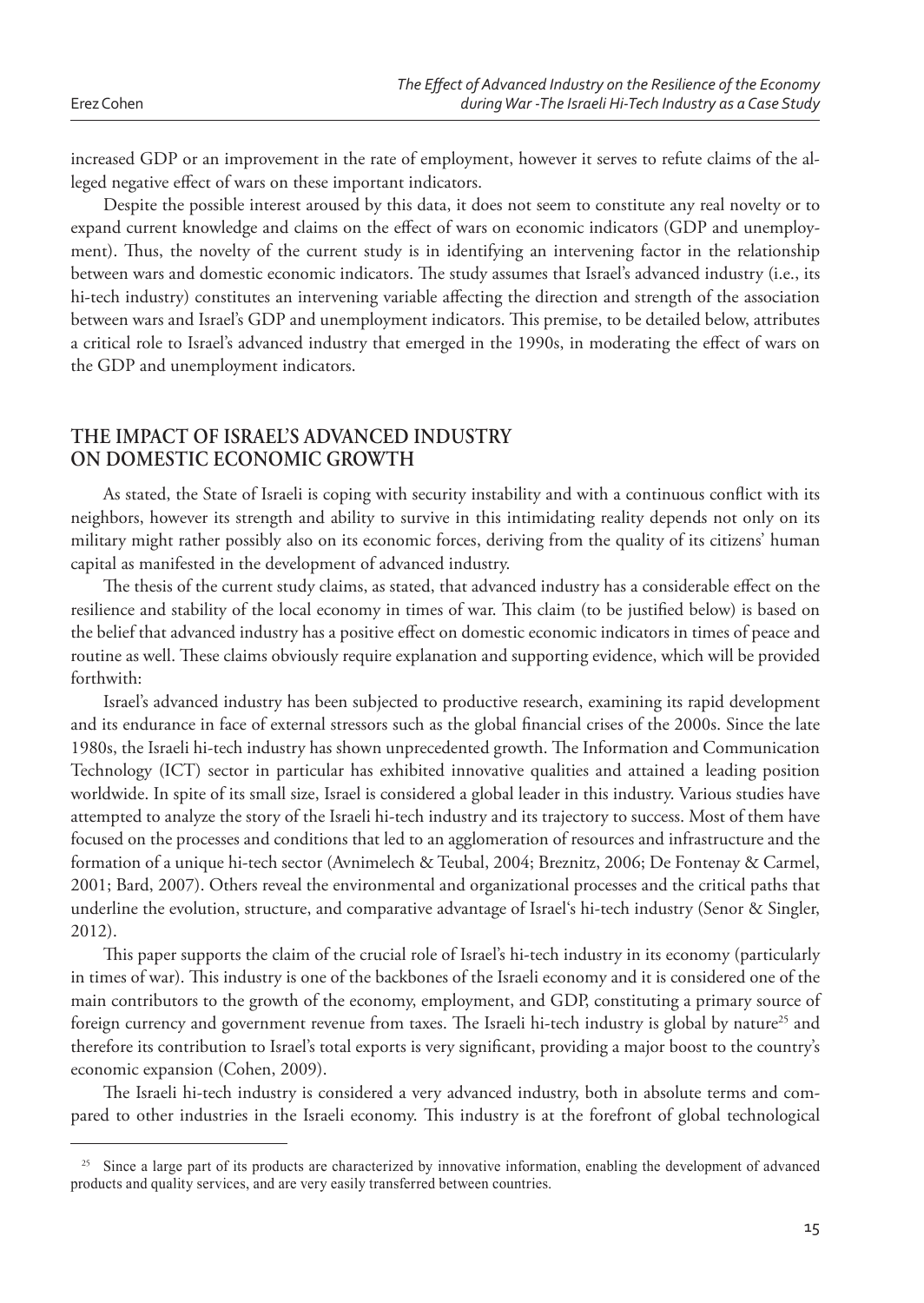knowledge and it has had a large impact on increasing foreign and local private investments in the Israeli economy. The phenomenal growth of the industry throughout the 1990s significantly increased Israeli exports, raising the average pay and the number of employees and consequently contributing to a rise in economic productivity and outcomes.

In the 1990s the hi-tech industry became the main driving force of Israel's economic growth, thanks to the venture capital industry that emerged early in the decade and expanded within the Israeli economy at an unprecedented rate. The emergence of this industry in the Israeli economy heralded a new prosperous era of technological initiative and innovation in Israel's hi-tech industry. This era was characterized by the establishment of independent firms that competed in the global market and attracted foreign investors, whether directly or through venture capital funds. This led to emergence of the venture capital industry, fueling hi-tech companies in general and startup companies in particular.

In order to illustrate the contribution of the local advanced industry to the Israeli economy, Figures 3-6 below shall examine the increase in the number of those employed, in the GDP, and in the exports of Israel's advanced industries, from the mid-1990s until 2013, versus changes in total Israeli export and GDP indicators during those years. The development of Israel's advanced industry has accelerated considerably from the mid-1990s until the present, to a large degree thanks to the large incoming wave of immigrants from the Commonwealth of Independent States, which included technologically educated immigrants. In this period, a significant rise was evident in the number of jobs in this industry, as shown in Figure 3 below:



Employed People in Israel ICT Industry

Figure 3: Total employment in the Israeli ICT sector, 1995-2013 (Thousands)<sup>26</sup>

The data in this figure attests to the increase in the number of those employed in Israel's advanced industry since the mid-1990s, with a drop in the number of employed during global financial crises (the dotcom crisis) or at least no increase (during the subprime crisis and the European debt crisis). In addition, the accelerated growth in the number of those employed in this industry during the second half of the 2000s, including 2006 when the Second Lebanon War took place, as stated, is particularly conspicuous.

Concurrently with the significant increase in the number of those employed in Israel's advanced industry during the past two decades, the average GDP per job in the advanced industry also began to increase, greatly exceeding the average GDP per job in Israel's total industry, and thus contributing to the total increase in Israel's GDP. The data in the figure below presents the increase in the GDP per worker in Israel's advanced industry during the ten years preceding the Second Lebanon War and until 2006, the year of the war.

Source: Israeli Central Bureau of Statistics.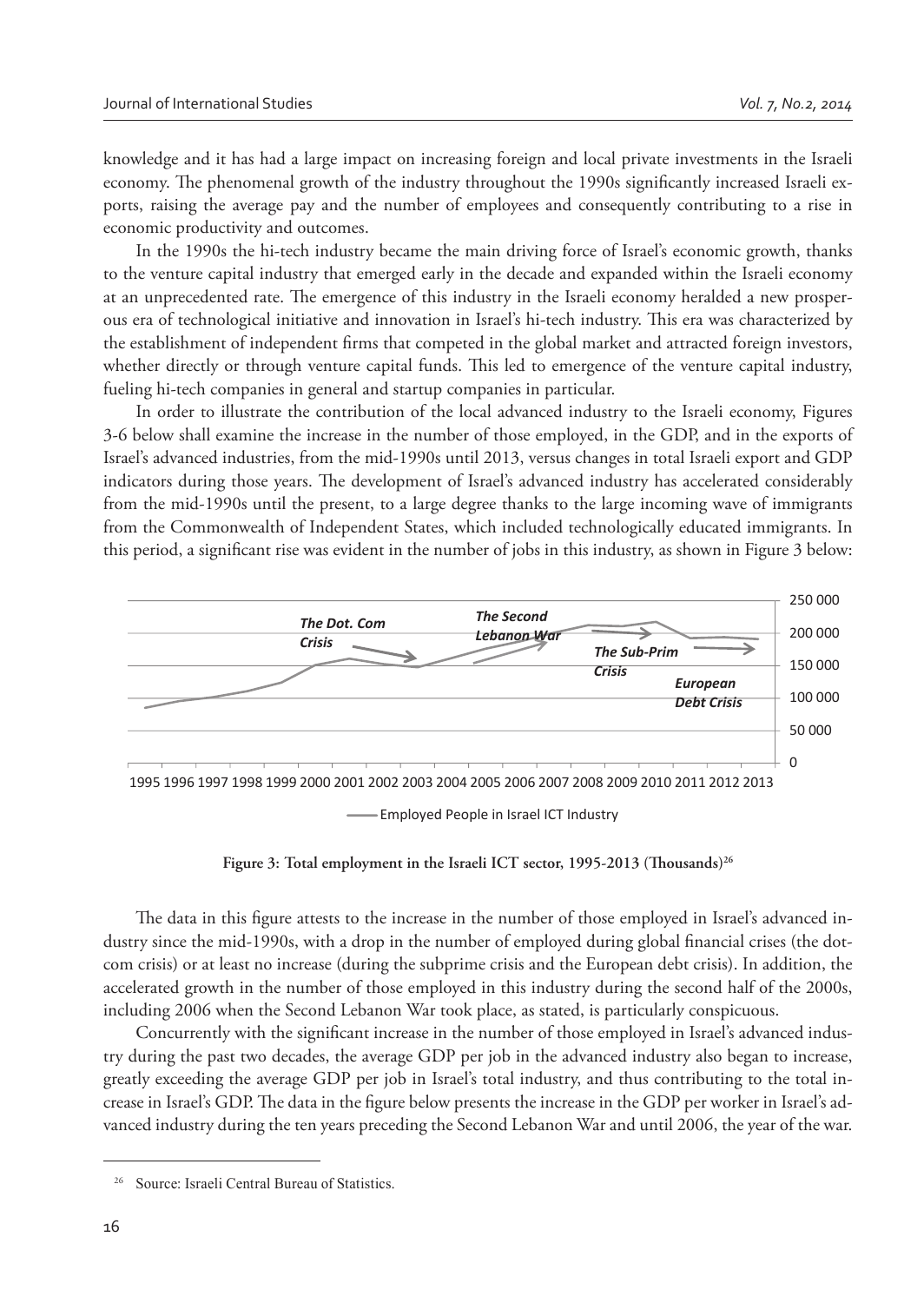



**Figure 4: GDP per job in the ICT sector versus total economy GDP per job in 1995-2006 (NIS thousand)<sup>27</sup>**

The data in Figure 4 clearly indicates two facts: First, the average GDP per worker in Israel's advanced industry is significantly higher than the average GDP per worker in the total Israeli economy. Second, from 1995 to 2006 (the year of the Second Lebanon War) the average GDP per worker in Israel's advanced industry rose (aside from the years 2001-2002, when this index receded due to the dot-com crisis). Therefore, considering that the number of those employed in Israel's advanced industry is gradually increasing (Figure 3) and considering that the GDP per worker in this industry is higher than the total average per worker in the Israeli economy (Figure 4), the total GDP of the advanced industry is gradually increasing and at the same time its contribution to Israel's total GDP is rising accordingly. Figure 5 below presents GDP data for Israel's advanced industry from the mid-1990s to 2013 versus data of Israel's total GDP.



**Figure 5: Total GDP of the Israeli economy versus the Israeli ICT sector (annual %)<sup>28</sup>**

<sup>&</sup>lt;sup>27</sup> Source: Israeli Central Bureau of Statistics

<sup>&</sup>lt;sup>28</sup> Source: Israeli Central Bureau of Statistics.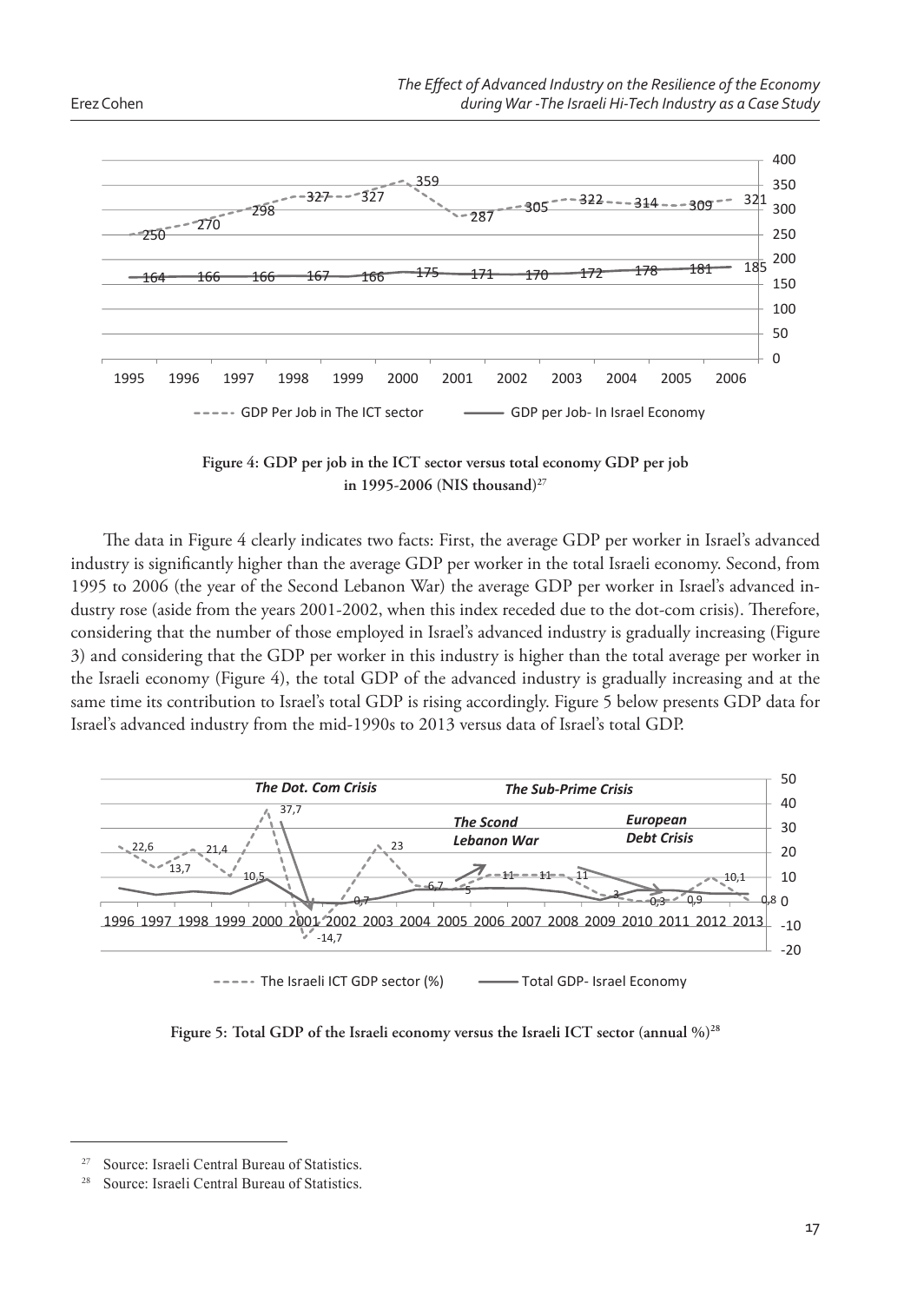The above figure clearly shows that the annual increase (in percentages) in the GDP of the advanced industry<sup>29</sup> is much higher than the total Israeli GDP throughout the entire period portrayed. This fact indicates its conspicuous contribution to the increase in Israel's total GDP. In addition, this industry is obviously sensitive to external crises such as the global financial crises early on in this decade (the dot-com crisis) and in its later years (the subprime crisis and the European debt crisis), as during these periods GDP growth was only moderate, for instance in the later financial crises,<sup>30</sup> or even diminished significantly, as in the earlier dot-com crisis.<sup>31</sup>

This leads to the question of how the Israeli hi-tech industry responds to internal stressors such as local wars. Will Israel's advanced industry remain stable and resilient in face of internal crises such as wars, unlike the effect of external stressors such as the global financial crises mentioned above, which lowered its growth rate? Will the indicators in this industry be affected by wars in the same way and to the same degree as Israel's total GDP and employment indicators, presented in Figures 1 and 2, mirroring the behavior of these indicators, or will they respond differently? Since Israel's advanced industry was only identified, defined, and developed in the 1990s, Figure 5 includes only the years 1996-2003, and as a result does not include four of the five wars surveyed in the current document. Therefore, the behavior of advanced industry indicators can only be examined during the Second Lebanon War (in 2006), when Israel's advanced industry was already in existence. The data presented in Figure 5 shows that, unlike the four previous wars (presented in Figure 1), where a diminishing of Israel's total GDP was evident during the war or in proximate years, the period of the Second Lebanon War is characterized by a growth in Israel's GDP (5.6%). Moreover, the GDP indicators of the advanced industry continued to grow in 2006 (11%), despite the war and unlike periods of global economic crisis when, as stated, the GDP of ICT industries decreased. Similar trends are also evident upon examining the export data of Israel's advanced industry versus the data of total Israeli exports for these years, as presented below in Figure 6.



**Figure 6: Total exports of the Israeli economy versus the Israeli ICT sector (annual %)<sup>32</sup>**

The data in Figure 6 indicates, on the one hand, a decrease in the exports of Israel's advanced industry early on in the decade (during the dot-com crisis) and a drop in the growth rate of this index towards the

<sup>&</sup>lt;sup>29</sup> This industry is portrayed in the figure as the ICT (Information and Communication Technology) industry.

<sup>&</sup>lt;sup>30</sup> An increase of 3% in 2009 (the subprime crisis) and a slight increase of 0.3% and 0.9% in 2010 and 2011 (respectively) with the evolvement of the European debt crisis.

A drop of 14.7% in 2001 in the midst of the dot-com crisis.

<sup>32</sup> Source: Israeli Central Bureau of Statistics.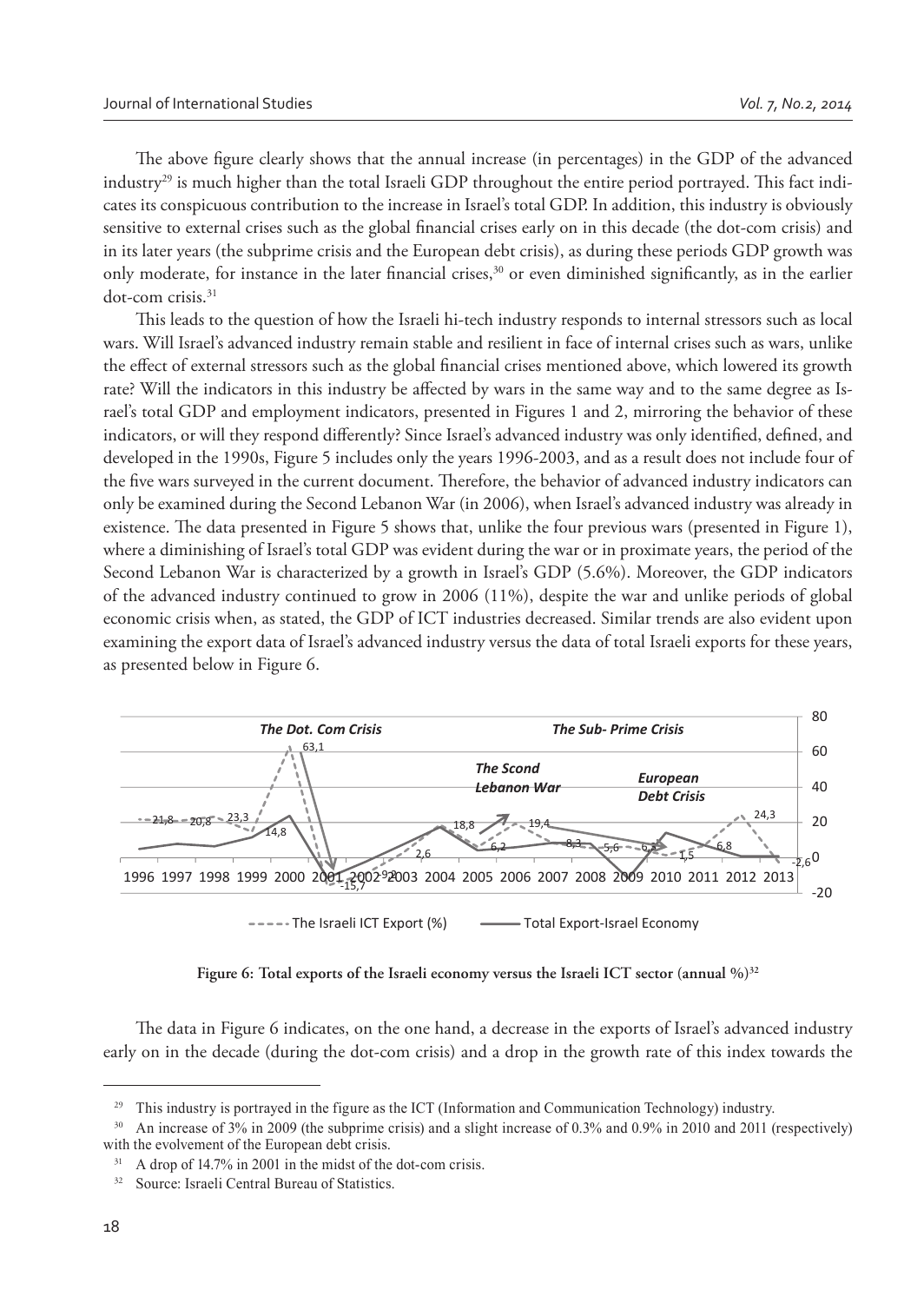end of the decade (during the subprime crisis and the European debt crisis), and on the other a conspicuous rise (19.4%) in the growth rate of exports in this industry in the middle of the decade (during the Second Lebanon War). If so, why did the war in 2006 have a different effect on indicators of the Israeli economy than previous wars? In order to answer this question, Figure 7 below will examine the weight of Israel's advanced industry in proportion to the total Israeli economy during 1995-2006.





During the years 1995-2006 information technology industries developed considerably, in the world in general and in Israel in particular. The GDP of these industries in the Israeli economy showed impressive growth (by a factor of 2.8),<sup>34</sup> exceeding Israel's total GDP growth rate. The data in Figure 7 above shows that the weight of the advanced industry GDP as a proportion of Israel's total GDP reached its highest point in 2000 and 2006, when it comprised about one quarter of the total GDP (26% and 25%, respectively). A similar trend is evident when examining the export data of advanced industry as a proportion of all Israeli exports (goods and services) during this period. These data as well show an increase in exports of the industry's products as a proportion of all exports, in 2000 and 2006 (12.3% and 11.4%, respectively).

Development of Israel's advanced industry, beginning from the mid-1990s, reached its peak in 2000, but halted and even receded somewhat with the US dot-com crisis in 2001, a crisis that strongly affected Israel's advanced industry. Since 2004 the indicators of advanced industry began to recover, approaching the pre-crisis peak by 2006 (the year of the Second Lebanon War). Hence, the data in Figure 7 may be said to lead to the same conclusion regarding the sensitivity of Israel's advanced industry to global financial crises on the one hand and the endurance and resilience of this industry in face of internal security crises such as war on the other. There seems to be a relationship between the development of Israel's advanced industry during 1995-2006 and the relative immunity of the Israeli economy during the Second Lebanon War (in 2006). Moreover, the increasing weight of this industry as a proportion of the Israeli economy in these years (as presented in Figure 7) may have contributed to the stability of the entire Israeli economy, so much so that it can be hypothesized that Israel's advanced industry constitutes an island of economic stability in times of war.

Source: Israeli Central Bureau of Statistics.

<sup>&</sup>lt;sup>34</sup> Mean annual increase of 10% (in 2005 prices), versus a mean increase of only 4% in the total GDP.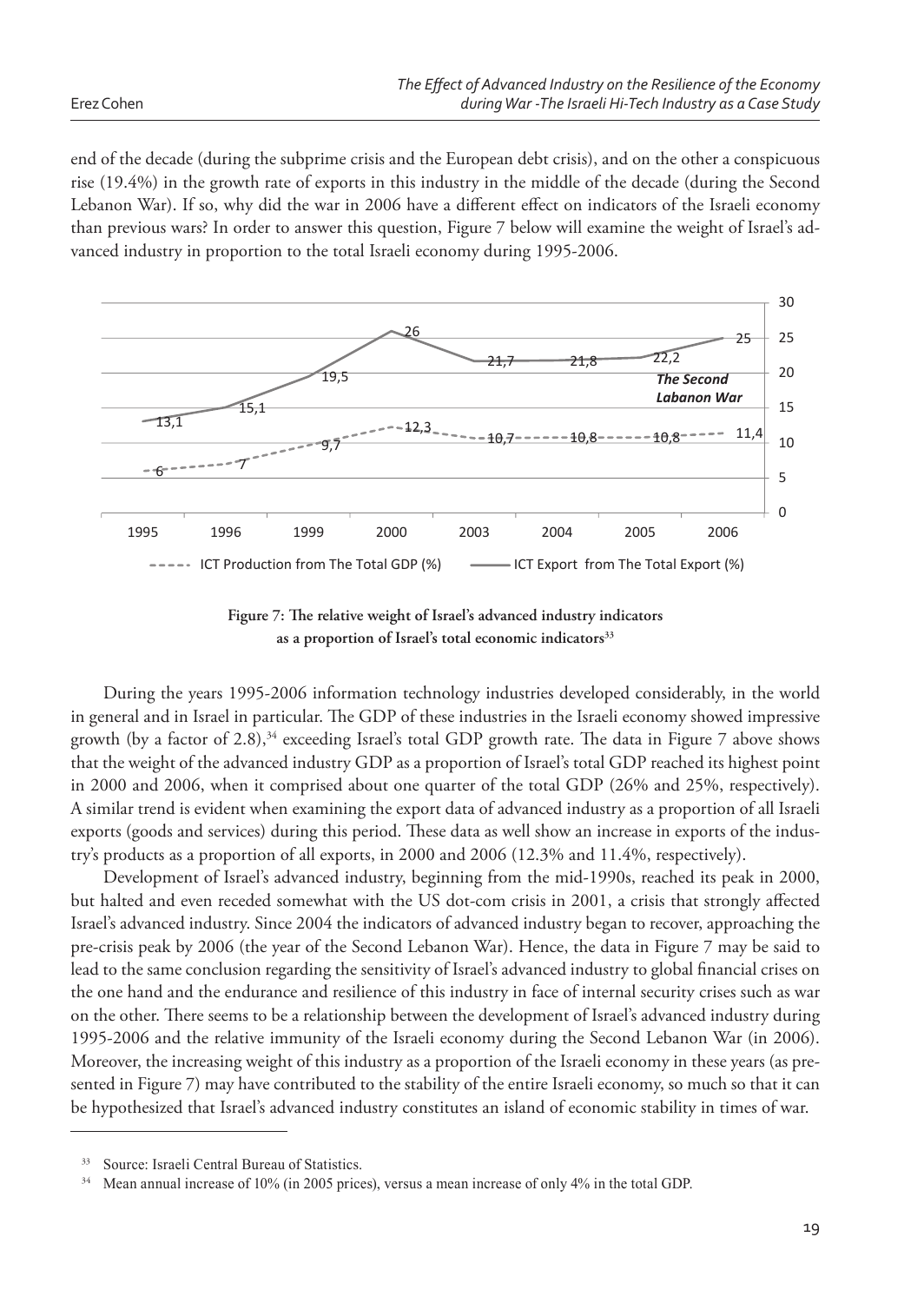### **THE EFFECT OF ADVANCED INDUSTRY ON THE RESILIENCE OF THE ECONOMY IN TIMES OF WAR**

Figure 1 reviewed changes in Israel's GDP index during the different war periods and showed that the response of this index to the Second Lebanon War differed from its response to the other wars depicted. Figures 3-7 then presented the development of Israel's advanced industry by portraying the number of those employed in it, its GDP, its export rate, and the weight of these indices as a proportion of the total Israeli economy (respectively) from the mid-1990s to 2006 (the year of the Second Lebanon War). The trends presented in these figures clearly indicate a shift in the development of Israel's economy from the end of the First Lebanon War in the mid-1980s until the Second Lebanon War in the mid-2000s. This change was achieved, as stated, as a result of accelerated technological development, led by Israel's advanced industry. Is it possible, however, to establish the existence of a relationship between the growth of Israel's total GDP in 2006, notwithstanding the Second Lebanon War, and the development of Israel's advanced industry, which reached renewed heights in 2006? Is a modern economy based on advanced technology less sensitive to war? If so, which of the components of the advanced industry's GDP contributes to this immunity?

In order to answer such questions, we shall list below the GDP components that show volatility in times of war: As mentioned at the beginning of this document, one of the immediate effects of war is the drop in private consumption, as citizens of a country at war are not eager to visit shopping centers, entertainment and vacation complexes. It is indeed presumable that a modern developed economy with sophisticated military industries based on technology and innovations can provide its citizens with innovative defense technologies,<sup>35</sup> thus increasing their sense of security and modifying the harm to private consumption, but this cannot completely eliminate the harmful effects. The additional GDP component of public consumption is also affected by the war since, as shown by the various studies mentioned at the beginning of this document, public consumption increases during hostilities, particularly in order to compensate for military spending. Therefore, it seems that with regard to consumption (both private and public) modern economies with their advanced technology will be affected in the same way as less developed economies (private consumption will decrease and public consumption increase).

Examination of the component of gross domestic investment in fixed assets<sup>36</sup>, one of the components of the total GDP, indicates its high sensitivity to global financial crises, as investments in the economy diminish in times of worldwide economic recession. In Israel, gross domestic investments decreased both during the global dot-com crisis in 2001-2003 (-3%, -10.9%, and -4.9%, respectively) and during the subprime crisis in 2009 (-8.8%). However, this component appears to be less sensitive to war, as evident from its 6.4% growth in 2006. Nonetheless, examination of gross domestic investment data for the year preceding the Second Lebanon War (13.2% in 2005) on the one hand and for the year after the war (12.1% in 2007) on the other<sup>37</sup> shows relatively moderate growth of this GDP component in times of uncertainty compared to peaceful years. Examination of the investment component in advanced industry shows that this industry as well is not immune to negative effects in times of war. In times of peace a country with a reputation for technological innovation and well-developed entrepreneurship constitutes an attractive investment destina-

<sup>&</sup>lt;sup>35</sup> Such as the Iron Dome system, extensively used by Israel in the recent operation in Gaza (July-August 2014).

<sup>&</sup>lt;sup>36</sup> This component includes investments in fixed assets by businesses, the government sector, and non-profit organizations. Expenditures include the purchase of sustainable assets (excluding land and mineral deposits) for civil use, construction works in process, large scale renovations, paving roads and other infrastructure works, and expenditures for preparation of land and groves. It also includes investment in intangible assets (mainly expenditures for acquiring and self-production of software and mineral exploration expenditures- oil and gas). Government sector expenditures for construction and military equipment are not included.

<sup>&</sup>lt;sup>37</sup> Source: Israeli Central Bureau of Statistics.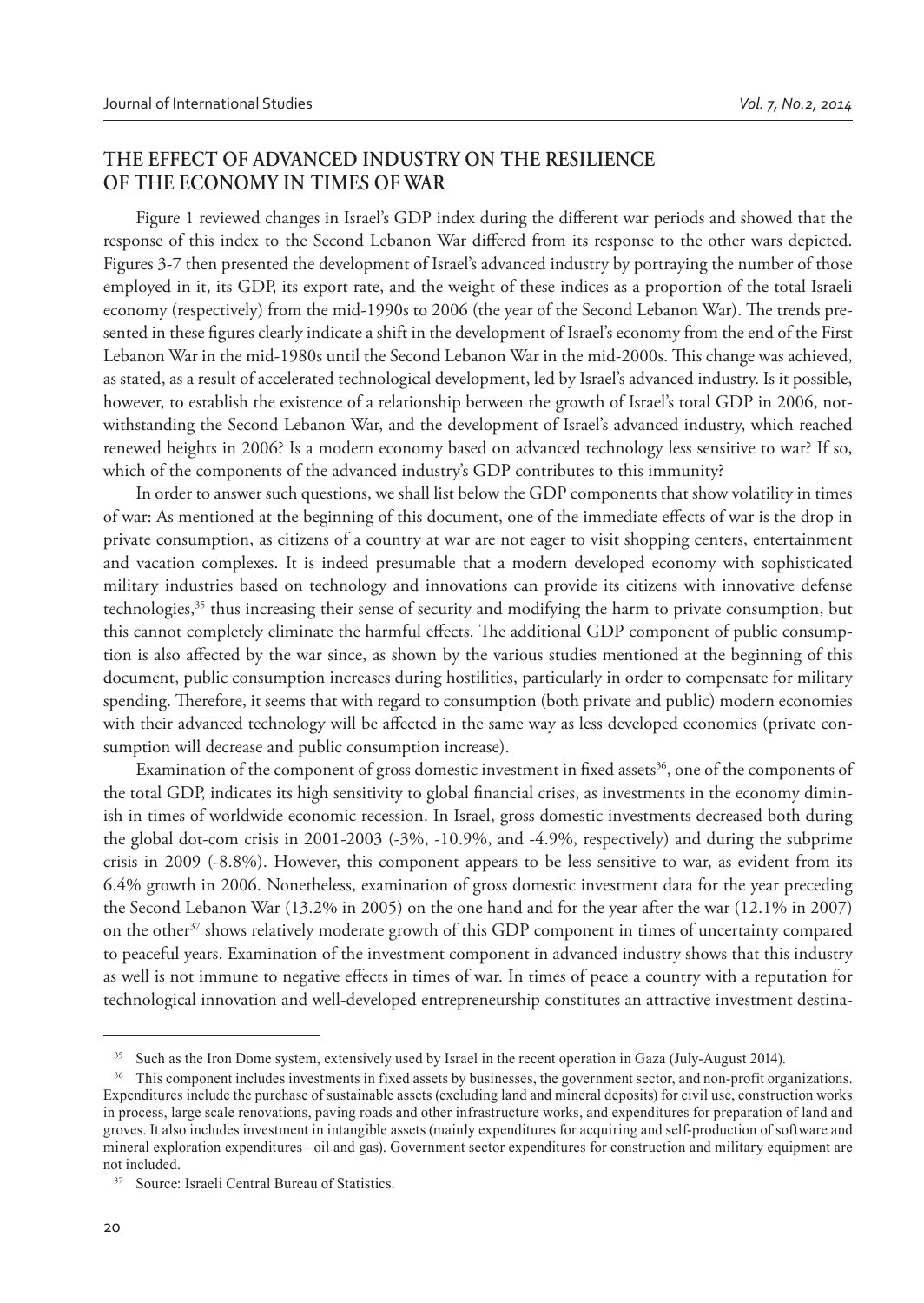tion for foreign investors and entrepreneurs, however military activity puts this activity on hold until things calm down. Israeli hi-tech companies are financed mainly by venture capital funds and private equity, then examination of the total capital of these sources of investment in Israeli hi-tech companies in 2006 indicates a sharp drop of nearly \$1.5 billion (-50%) compared to the year before the war, as evident from the data in Table 1:

Table 1

|                 | 2002 | 2003 | 2004  | 2005  | 2006  | 2007            | 2008  | 2009  | 2010 | 2011  | 2012  |
|-----------------|------|------|-------|-------|-------|-----------------|-------|-------|------|-------|-------|
| Venture Capital | 69   | 70   | 582   | 1,531 | 835   | 935             |       | 230   |      | 865   | 617   |
| Private Equity  | 160  | 47   | 996   | 1,295 | 563   | 540             | 484   | 1,335 | 98   | 650   | 1,175 |
| All Funds       | 229  | 117  | 1,578 | 2,826 | 1,398 | 47 <sup>5</sup> | 1,599 | 1,565 | 98   | 1,515 | 1,795 |

Capital raised by VC & PE funds 2002 - 2012 (\$m) by vintage year<sup>38</sup>

Accordingly, it seems that the claim concerning the ability of a technologically developed economy to withstand the effects of war cannot be explained by allegedly unique characteristics of the production and investment components of advanced industry which seemingly contribute to the immunity of the economy's total GDP. Hence, it remains to examine the effect of the export component of advanced industry, which is one of the total GDP components.

Unlike the output of sustainable products and raw materials, characteristic of traditional or mixed industries, the output of advanced industry is characterized by the production of information and the development of advanced products. These information and products easily fill the demand of the domestic market, particularly in the case of a small country such as Israel, and are rapidly diverted to the rest of the world. The globalization of hi-tech products and services is particularly efficient and rapid. Thus, the export of Israel's advanced industry is constantly growing, with the exception of times of financial crisis (as presented in Figure 6). In such times, the demand for products and services, including the products and services of advanced industry (as in the dot-com crisis and the subprime crisis) diminishes, and therefore the global demand for the output of Israel's advanced industry diminishes as well. However, so long as there is no decrease in the global demand for the products and services of this industry, Israel's advanced industry shall remain a conspicuous and relevant source of trade, since foreign companies that require certain technological knowledge, services, or products in order to develop their business shall continue to do business with the well-developed Israeli economy so long as this economy produces the necessary knowledge, notwithstanding the fact that this economy is in a state of war (as evident in 2006), unless the companies have other alternatives for purchasing the knowledge they need. A technological leader such as Israel continues to produce and export technological products in times of war as well, such that exports by its advanced industry, constituting a not insignificant part<sup>39</sup> of Israel's total exports, are only slightly affected (if at all) by the country's state of war, moderating the overall harm to Israeli exports. Therefore, the claim concerning the relationship between technological development and economic resilience, with its particular salience in times of war, is based on the strength and resilience of advanced industry exports. The resilience of this component in face of security threats increases the more technologically developed the local economy and the greater the impact of advanced technology.

<sup>38</sup> http://www.ivc-online.com/upload/IVC2014/learnmore/pdfs/View\_Sample\_2013.pdf Source: IVC Research Center.

<sup>&</sup>lt;sup>39</sup> In 2006 advanced industry exports constituted some 25% of Israel's total experts (as presented in Figure 6).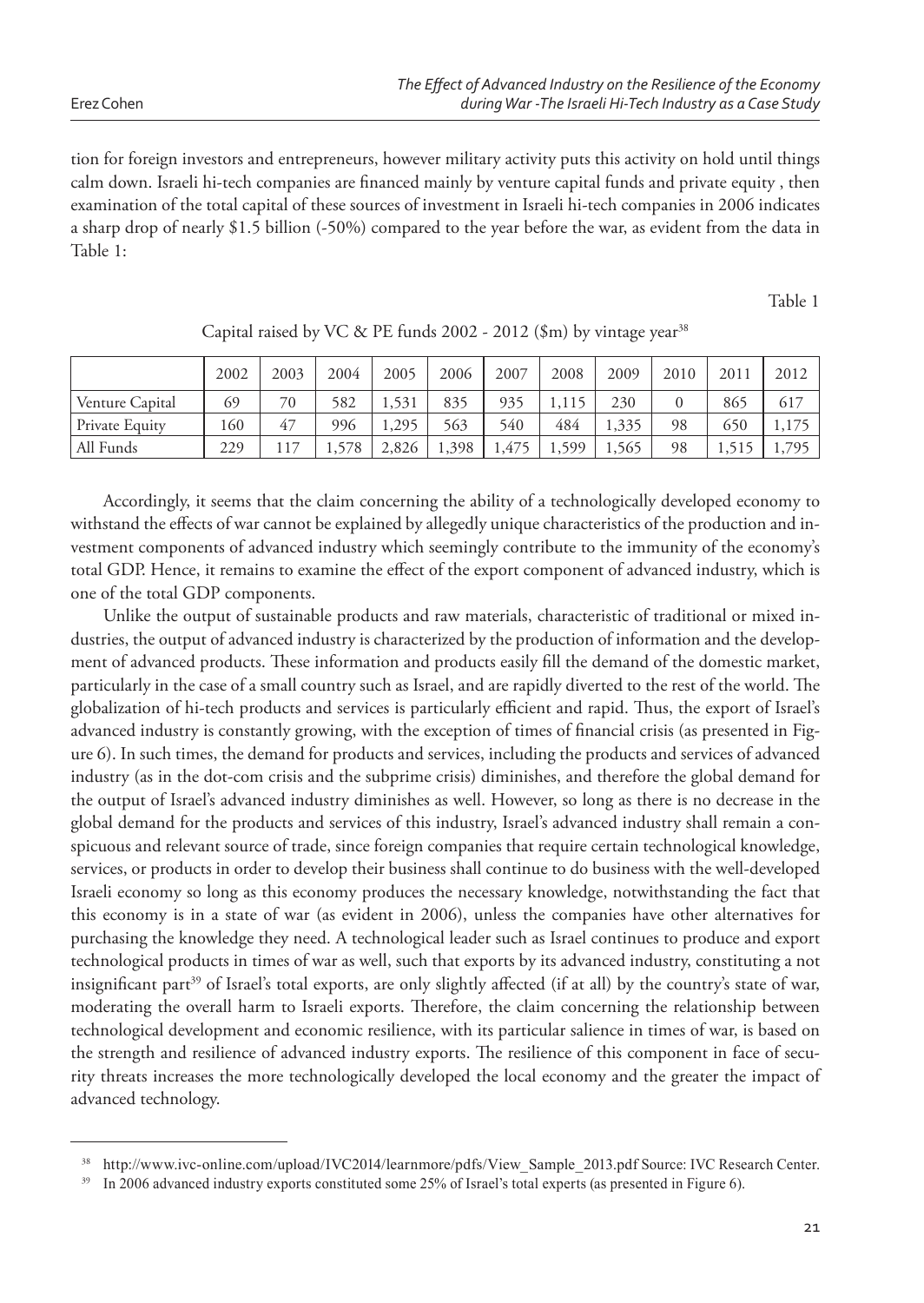#### **CONCLUSION**

This study explored the relationship between the resilience of the local economy and the strength of advanced industry within this economy. The relationship was examined in the case of a real security crisis such as that experienced by Israel in 2006 during the Second Lebanon War. The data presented in the article leads to the conclusion that the development of Israel's economy throughout the 2000s is directly associated with the development of its advanced industry. This advanced industry is export-oriented and therefore contributes significantly to the Israeli economy's total GDP, a contribution that increases with the weight of this industry. This contribution derives to a large degree from the conspicuous growth in the number of those employed in Israel's advanced industry (Figure 3), which has a relatively high average capacity compared to other industries (Figure 4) and therefore contributes significantly to Israel's total GDP.

Figure 5 presented the increased growth of Israel's GDP in 2006 despite the Second Lebanon War. This trend differed from those characteristic of this index in previous wars, when the GDP growth rate decreased (aside from the Six Day War in 1967, which is a special case analyzed and explained above). Examination of Israel's total GDP in that year versus the GDP of advanced industry shows that the increase in the advanced industry GDP was about double that of Israel's total GDP  $(11\%$  versus 5.6%, respectively). The attempt to analyze changes in GDP components of advanced industry during the Second Lebanon War in order to learn of its real contribution to Israel's total GDP shows that this contribution is mainly based on the industry's exports. Israel's advanced industry is mainly oriented at export, a fact representing the major attractiveness of its products all over the world as a matter of routine as well as in wartime. Figure 6 presents the rise in Israel's advanced industry export index during the 2000s, attesting to the conspicuous increase in exports in advanced industry (19.4%) in 2006 despite the Second Lebanon War. This is even more impressive in comparison to the relatively moderate increase in Israel's total exports in that year (only 6%). As stated, the greater the relative weight of advanced industry as a proportion of all Israeli industry, the greater its effect on domestic economic indices. Thus, in 2006 advanced industry seems to have had a not insignificant effect on Israel's economic indicators, as the industry's exports constituted 25%(!) of Israel's total exports (Figure 7). In addition, the data in Figures 3-6 indicate the high sensitivity of Israel's advanced industry to global financial crises, as evident from the employment, GDP, and export indicators of this industry during the dot-com crisis in the early 2000s and during the subprime crisis and the European debt crisis towards the end of the first decade of the 2000s and at the beginning of the second decade (respectively).

In conclusion of this document, even if it failed to bring unequivocal proof of the contribution of Israel's advanced industry to the immunity of the local economy in general and in wartime in particular, it nonetheless presented data capable of attesting to this contribution and portraying it as highly likely. Although this study is about the economy in wartime, and peaceful existence is obviously much more desirable, history regretfully teaches us that wars are a not infrequent occurrence among human beings. Accordingly, this relationship between the strength of Israel's advanced industry and the immunity of the local economy should be further studied also in light of future wars, if and when they occur in the area. Nonetheless, it is already possible to identify advanced industry as a primary intervening variable in the relationship between war and the fluctuating economic indicators of affected countries.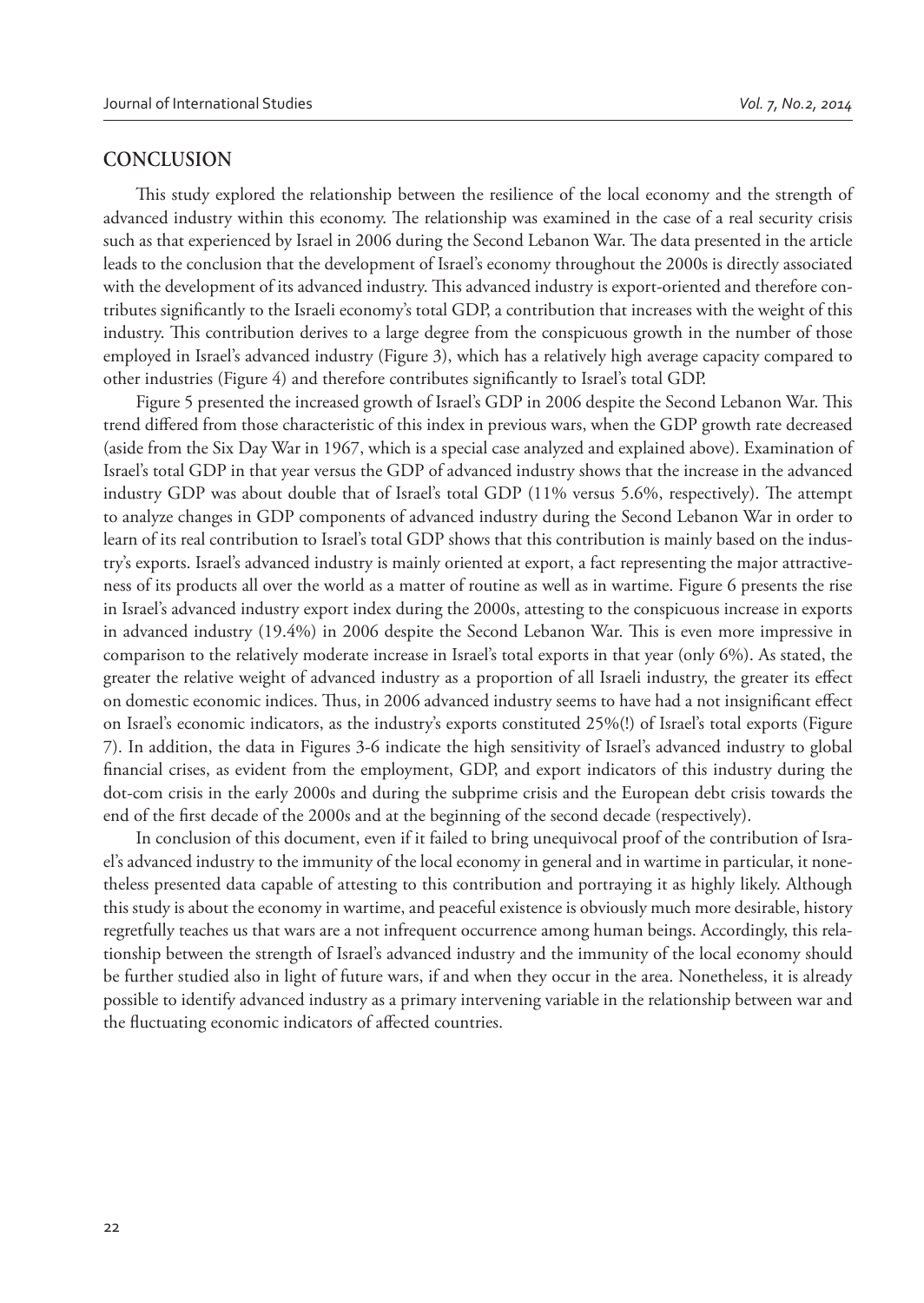#### **REFERENCES**

Avnimelech, G. ,Teubal , M. (2004). Venture capital start-up co-evolution and the emergence and development of Israel's new high tech cluster. *Economics of Innovation and New Technology,* 1, 33-60.

Baker, D. (2007). The economic impact of the Iraq War and higher military spending, *Centre for Economic and Policy Research* (CEPR), viewed 1 October 2011. http://www.cepr.net/documents/publications/ military spending\_2007\_05.pdf.

Boskin, M. J., Lawrence, J. L. (1990). Post-war economic growth in the group-of-five countries: A new analysis. *National Bureau of Economic Research* (NBER) Working Paper No. 3521. Cambridge.

Bard, M. G. (2007). *Will Israel Survive?.* USA: Macmillan Publish. Chapter 9, 151-164.

Bloch, K. (1941). Japanese War economy, *Annals of the American Academy of Political and Social Science*, 215, 17-23.

Breznitz, D. (2006). *Innovation and the State--Development Strategies for High Technology Industries in a World of Fragmented Production: Israel, Ireland, and Taiwan.* Oxford: Oxford Publishing.

Castles, F. G. (1999). Decentralization and the post –war political economy. *European Journal of Political Researc*h, 36 (1),27-53.

Cohen, E. (2009). The Israeli Hi-Tech Industry: No Thought for the Future. Jerusalem: Carmel Publishing House. (Hebrew)

Collie, P. (1999). On the economic consequences of civil war. *Oxford Economic Papers*, 51 (1),168-183.

De Fontenay, C., Carmel, E. (2001). *Israel's Silicon Wadi: # e Forces Behind Cluster Formation*. Stanford Institute for Economic Policy Research. Stanford University.

Edelstein, M. (2000). War and the American economy in the twentieth century. In: Gallma, R. E. Engerman, S. L. (Editors). *The Cambridge Economic History of the United States*. Cambridge University Press. 329-346..

Gabbay, Y. (2009). *Political Economy- The Gap between Perception and Reality*. Hakibbutz Hameuhad Publishing House. (Hebrew).

Hancock, W. K. (1949). *British War Economy*. London: His Majesty's Stationery Office.

Higgs, R. (2006). *Depression, War, and Cold War: Studies in Political Economy*. Oxford University Press. New York.

Institute for Economics & Peace (2011). *Economic Consequences of War on the U.S Economy*. Sydney-New York- Washington D.C.

Kaldor, N. (1946). The German War economy. *The Review of Economic Studies*, 13 (1), 33-52. Karsh, E. (2002). Israel War. *Commentary*, 113 (4), 23-28.

Lee E. O. (1997). The macroeconomic effects of war finance in the United States: World War II and the Korean War. *The American Economic Review*, 87 (1), 23-40

Lebrecht, H (2003). Israel's wretched economy is result of war policy. *People's Weekly World*, 17 (34), 6-20.

Neuman, S., Shenhav, Y. (1977). Short term impact of war economy on the insurance industry in Israel. *Journal of Risk and Insurance*, 44 (1),32-55

Overy, R. J. (1994). *War and Economy in the Third Reich*, Clarendon Press.

Pauer, E. (2002). Japans War Economy*. Rutledge Studies in the Growth Economies of Asia*, 21, 22-35 Rawlings, L. (2007). *Ancient Greeks at War.* Manchester University Press*.*

Riddell, T. (1970). The economic effects of the war in Vietnam. *Review of Radical Political Economics*, 2 (41), 63-82.

Senor, D., Singler, S. (2012). *Innovation and Technology in the World: Evolution of a New Industry. A Genealogical Approach*. Stanford Business Book.